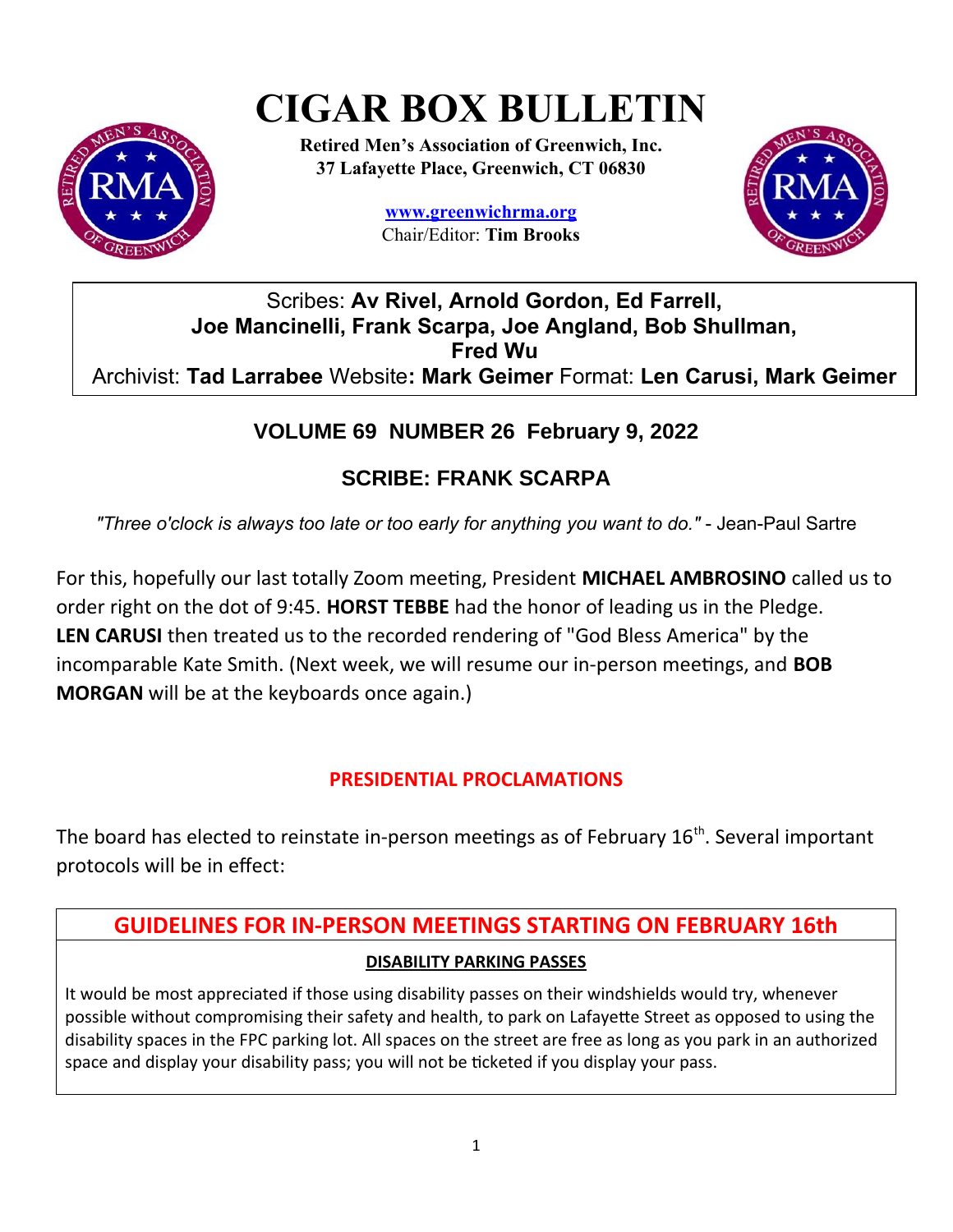#### **ATTENDANCE RULES AT THE FPC**

- Members (other than the Setup Committee) should not enter the church prior to 9:00.
- Setup Committee can enter the church no earlier than 8:30 using the side elevator entrance.

#### **COVID RESTRICTIONS AT THE FPC**

- You must show proof of being fully vaccinated and boosted (or have previously provided such proof to Peter Stern) to enter the church.
- You must wear a mask at all times everywhere in the church, including the fellowship hall. These rules apply for both the membership meeting and the speaker presentation.

You can pre-register your vaccination status by sending a scan or photo of your vaccinations card(s) to [members@greenwichrma.org](mailto:members@greenwichrma.org).

**MICHAEL AMBROSINO** then lobbed in a plea for another person to head up a clothing drive, possibly with Neighbor to Neighbor at [www.ntngreenwich.org.](http://www.ntngreenwich.org/)

Corresponding Secretary **ARNOLD GORDON** noted that the Greenwich Library has agreed to give a private guided tour of up to 21 of our members before opening, at 8:00 am. Six members have expressed interest so far. **BOB RIMMER** is spearheading this initiative. **ARNOLD** asked if any members had been able to obtain N95 or KN95 masks at any of the local pharmacies. One member suggested CVS on Putnam Ave. Another suggested contacting Maria Higby at the Senior Center. Another suggested that the RMA itself might look into obtaining a supply of free masks or test kits to distribute to its members. Several members had received COVID antigen tests in the mail.

**ARNOLD** then challenged members with the following:

How do you tell when you run out of invisible ink?

What happens if you get scared half to death twice?

He then introduced us to a new jokester, his protege **CARL WHITE**, who graced us with a half dozen groaners in the true Gordonian style.

#### **ANNOUNCEMENTS**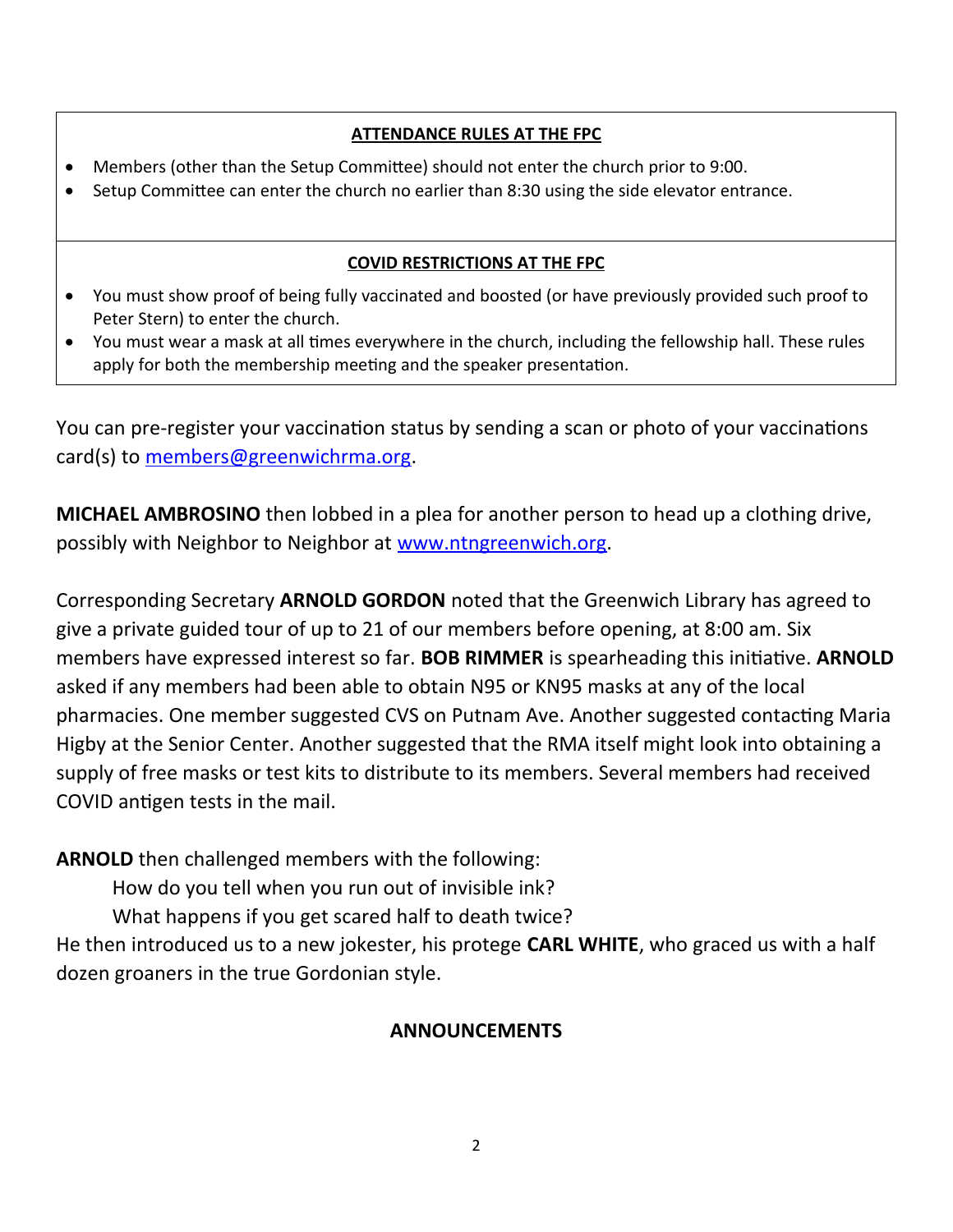**Membership: PETER STERN** counted 61 members in attendance, all by Zoom. **FRANK SCARPA** and **TONY FITZPATRICK** were the two snowbirds logging in. **PETER** lauded all 74 who had submitted their vaccination status on line. Proof of vaccination and booster will be required of all in-person attendees and guests starting next week, as the previous mask policies will still be in force. Birthday boys were **JACK SWEGER** (91). **JOERG BLASER** (76) and **GRAN BURGESS** (75). All were graced with a heartfelt, though somewhat muted, birthday song.

**Induction**: Dick Williamson was proposed for membership by **STEVE BOIES**, seconded by **STEVE MYERS**. Dick was born in Paterson, New Jersey and attended Hobart and William Smith Colleges. An avid outdoorsman, he has been a fishing guide at Yellowstone and has climbed several mountains over 14,000 feet in the U.S. In the '70s, he studied land planning at the University of Colorado in Denver, where he met his wife to be, Connie. He started work as a contractor in Connecticut in 1978. His outdoor interests led him to serve on the Board of Directors of the Greenwich Point Conservancy. The RMA membership gave Dick a unanimous vote of approval.



Dick Williamson

**JOHN CRAINE** announced that, starting next week, members will self-install their badges at inperson meetings. Upon departure, badges should be placed in the proper receptacles**. JOE MANCINELLI** requested more "gatekeepers" to beef up his cadre at the door. **DON ROTZIEN** noted that there is a ROMEO lunch scheduled for noon on Thursday, February 24. For specific details, contact **DON** at [dsrotzien@gmail.com.](mailto:dsrotzien@gmail.com)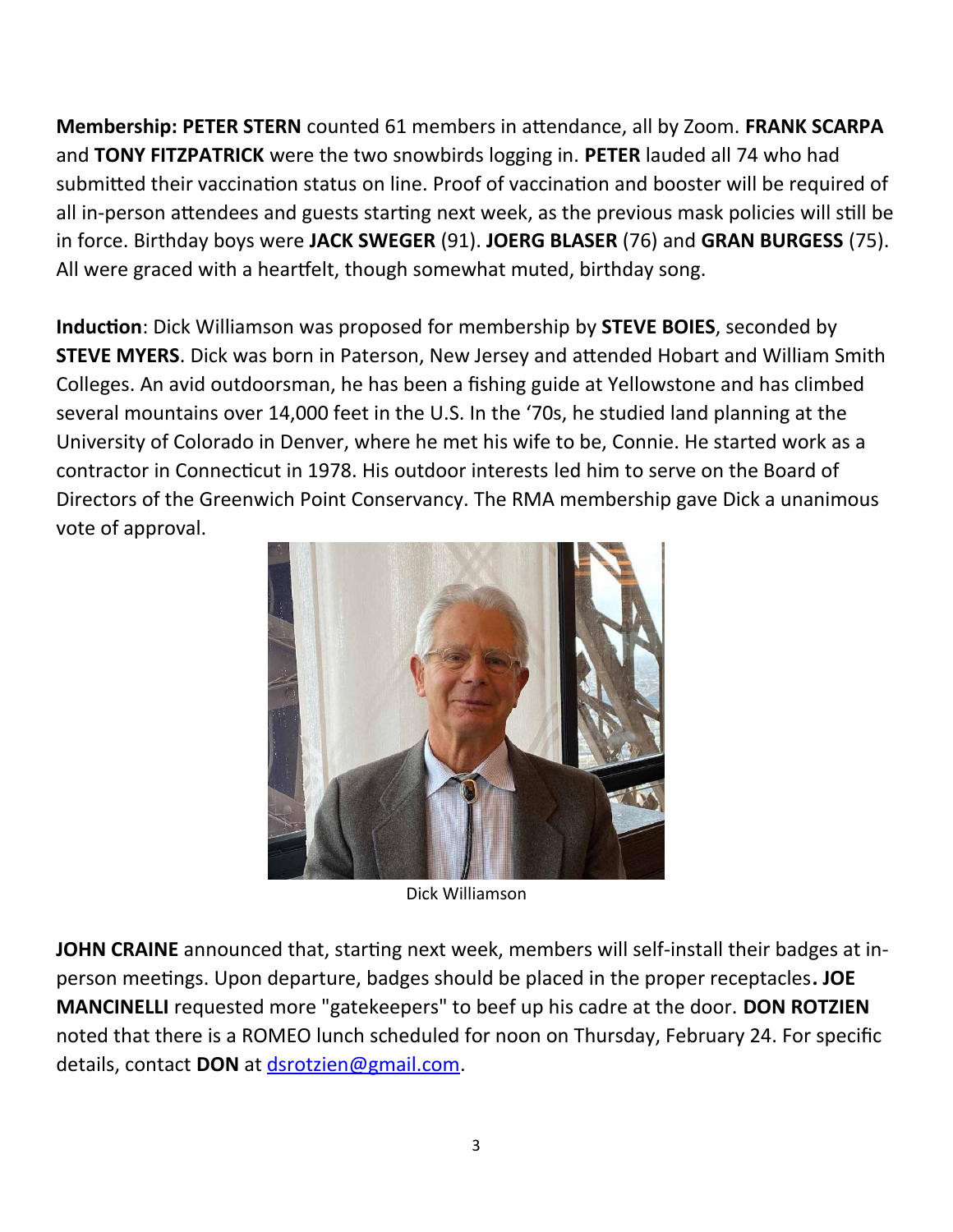**Volunteer Hours: JOHN FEBLES** reported on 507 total volunteer hours by 16 men--368 inside and 139 outside--for the month of January. **MICHAEL AMBROSINO** brought in the most hours for an individual, at 88.

**Publicity: JACK WEIR** made note of the "*Greenwich Sentinel* Project," whereby the summaries of our speakers are being published each week in this widely circulated newspaper. Proposals are under way for an expanded relationship with WGCH. **JACK** gave a special shout out to his hard-working committee members.

**This week's speaker: BOB PHILLIPS** previewed Basil Hero of NBC News, who will address us on matters included in his book *The Mission of a Lifetime: Lessons From the Men Who Went to the Moon*. He will share reflections from nine of the 12 surviving astronauts who either walked on or orbited the moon.

**Next week's speaker: HOLLISTER STURGES** previewed State Representative and RMA member **STEVE MESKERS**, who will address "Economic Issues in Post-COVID Connecticut." As the Vice-Chair of the State's Finance, Revenue and Bonding Committee, he is well positioned to discuss the impact of the crisis on state finances.

#### **WINTER PARKS AND RECREATION**

**Indoor Tennis**: Cancelled.

**Walkers and Talkers: TAD LARRABEE** reported a rain-out.

**Pickleball: PAT MACCARTHY** reported a rain-out. But the players will be back at Christiano Courts on Thursday.

**Paddle Tennis: MICHAEL AMBROSINO** reported on nine players on Tuesday on heated courts, from about 9:45 to 11:15 am.

**Bridge: ANDRE MAZUREK** reported on play at the home of **ED MASTOLONI**. The top score was 2,520.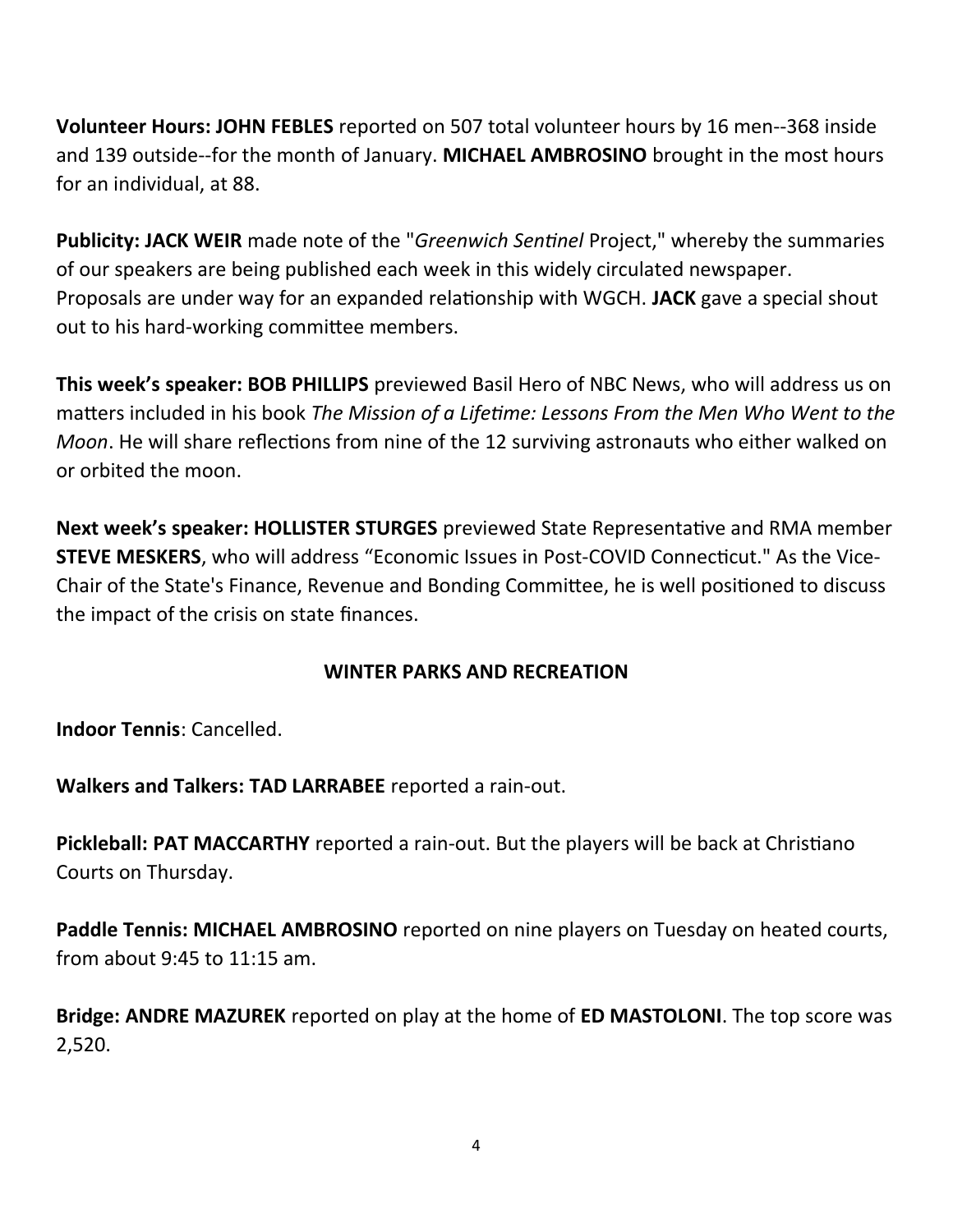**Tai Chi: WILL MORRISON** invited us to learn more about "Couch Tai Chi" and "Line Waiting Tai Chi" Monday mornings at 9:30 in Old Greenwich.

**Hearts: GRANT PERKINS** reported on four players and five games. One unnamed player won four games and had one moon shot. Play is currently held at the Eastern Greenwich Civic Center at 1:00 pm on Wednesdays.

#### **HUMAN INTEREST**

**PAUL CAMPION** graced us with a colorful and illustrated history of Valentine's Day. Interestingly, there may have been three different St. Valentines. The observance may date back to the third or fourth century. At the time of the decline of the Roman Empire, the hedonistic "lupercalia" may have been replaced gradually with the Christian festival. Around 1800, Valentines seemed to making an appearance in paintings, furniture and other decor. **PAUL** provided colorful illustrations of the evolution of this Holiday--up to and including the accretion of Hallmark, Necco, Hershey and Cabury. He left us with the thought: It is a good time to send someone a kind note.

#### **TODAY'S SPEAKER**

**BOB PHILLIPS** introduced today's speaker, Basil Hero. Mr. Hero is an award-winning former investigative reporter with NBC News. His book, *The Mission of a Lifetime: Lessons from the Men Who Went to the Moon,* was selected by the *Financial Times* as one of the top 10 reads of the summer and is considered one of the best books on the leadership skills and spirituality of the Apollo astronauts. Personal interviews with nine of the twelve surviving astronauts who walked on or orbited the moon (all now in their 90s) are the basis for this work. Mr. Hero separated his findings from these interviews into ten discrete issues:

1) Leadership and management lessons. The initiation of the space/moon mission by President John Kennedy was a visionary and bold move. That mission came to fruition through advances in management technology and the hiring of "the best people."

2) Having a clear mission with a clear deadline. Although this "mission" took eight years, its actual implementation was a key to its success.

3) Hiring the Best People. James Webb, Truman's OMB Director, was a critical actor.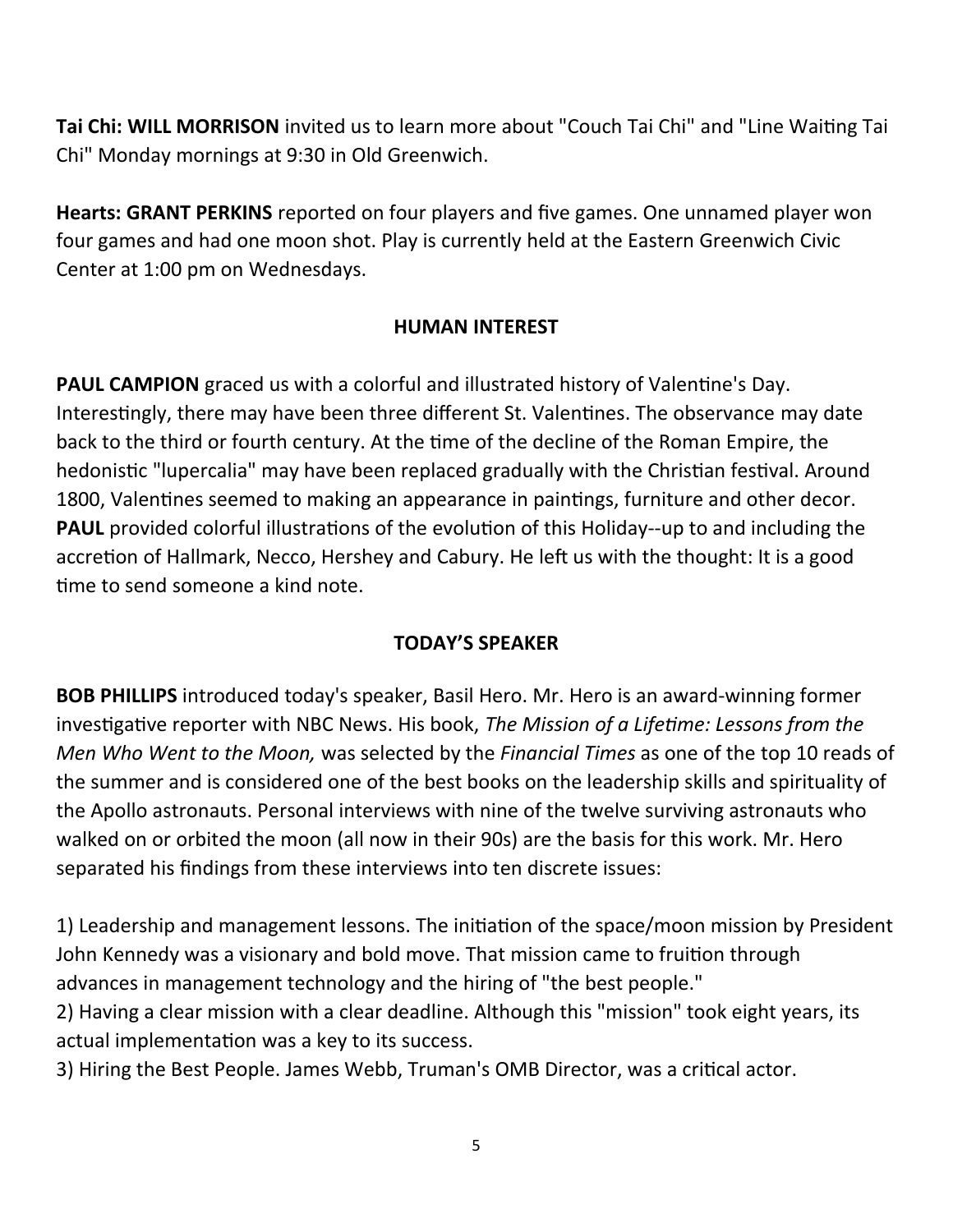4) Have Sufficient Funding. With the assistance of Congressman Albert Thomas, through the 1962 Salary Resource Act, the budget was doubled.

5) Delegation of Authority, "almost to the point of abdication" (in Werner von Braun's words), was important. Four hundred thousand engineers and 20,000 contractors were ultimately required. George Mueller, the Head of the Apollo II Program, instituted the concept of "All Up Testing," coordinating programs across states.

6) Open Communications. Von Braun would hold planning meetings every Monday.

7) Owning One's Mistakes. This concept is important in surgical morbidity and mortality conferences in all of our major teaching hospitals. (The Scribe suggests the book *Forgive and Remember* by Charles L. Bosk (1979)).

8) Ensuring Quality Control. A reliability of 99.9% is expected--and this may not be good enough!

9) Calculated Risk-taking. The first mission to actually go *to* the moon was Apollo 8 (Anders, Borman and Lovell).

10) Moral Courage. For example, Frank Borman disagreed with President Nixon's wish to have the "Star Spangled Banner" played upon the moon landing, arguing that the mission was not about nationalism or jingoism.

**BOB PHILLIPS** then moderated a question-and-answer session that discussed robotics vs. manned missions (the former is preferred by many), "The Right Stuff" (the "best pilots in the world"), and existential and spiritual changes in the astronauts' outlook after moon missions. Most telling was James Lovell's comment after viewing the Earth from space: "You go to Heaven when you are born."

## **IMPORTANT REMINDERS**

**TO CBB CONTRIBUTORS:** Scribe for the next meeting, on February 16, will be **→FRED WU←**. Please send a copy of any remarks you want included in the CBB to [fywu.wu@gmail.com.](mailto:fywu.wu@gmail.com)

**ALL MEMBERS**: Do not forget to report all your inside and outside volunteer hours to **JOHN FEBLES** at [jfebles13@gmail.com.](mailto:jfebles13@gmail.com)

**ALL MEMBERS**: The CBB Team works every week to write and publish an informative and concise bulletin for our members' enjoyment. We welcome new members to join the CBB Team. Please contact **TIM BROOKS** at [tbroo@aol.com](mailto:tbroo@aol.com) if you are interested.